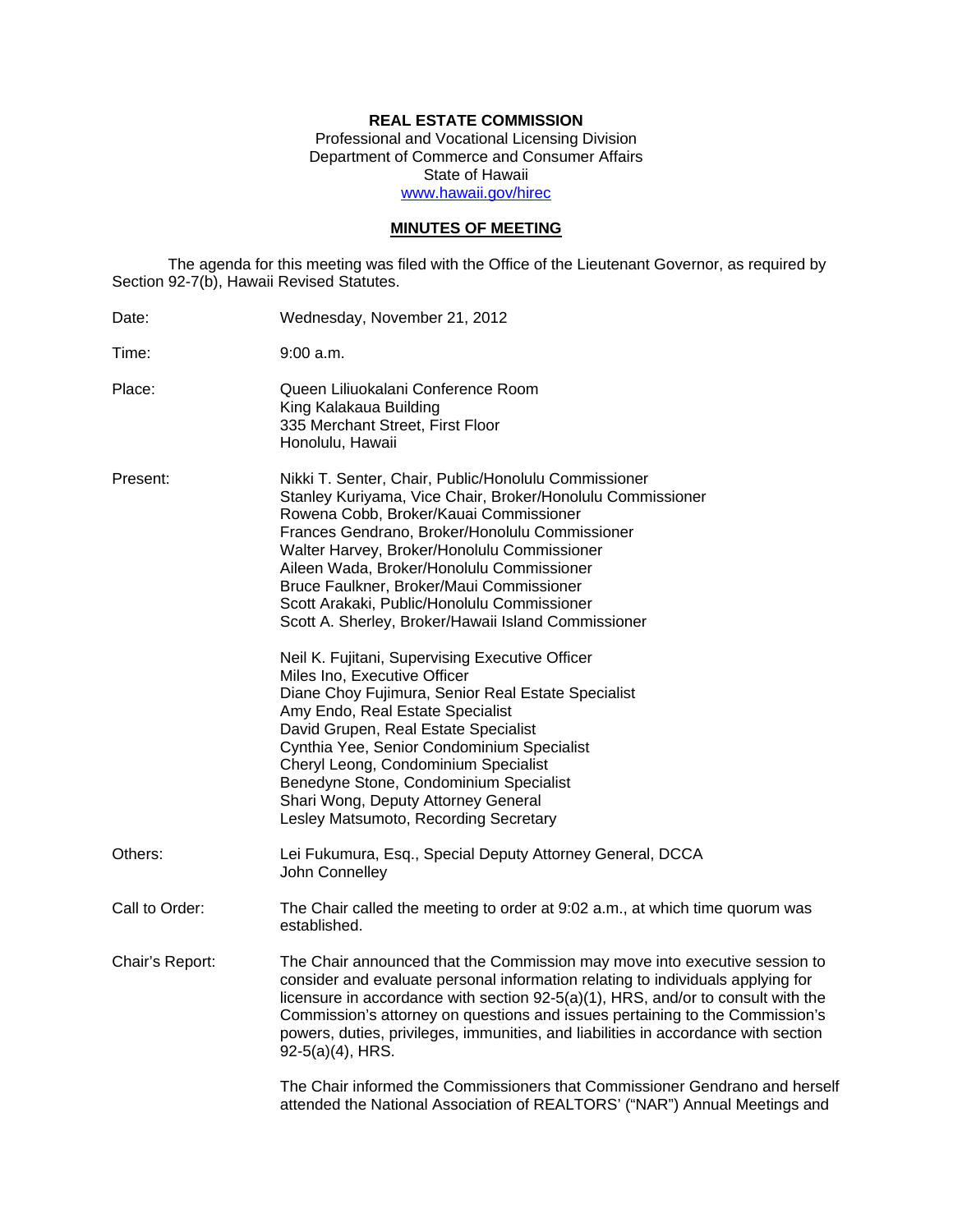Real Estate Commission Minutes of the November 21, 2012 Page 2

> Expo in Orlando, FL from November 7-13, 2012. The Chair stated that it was her first NAR conference and it was an excellent conference.

Executive Officer's The Executive Officer (EO) informed the Commissioners that the original Report: applications with any original associated documents to be considered at the meeting were available for review.

### **2012 Annual Report**

Upon a motion by Commissioner Sherley, seconded by Commissioner Faulkner, it was voted on and unanimously carried to accept the 2012 Annual Report.

### **Additional Distribution**

- 7. Chapter 91, Hawaii Revised Statutes, Adjudicatory Matters
	- b. In the Matter of the Real Estate Brokers' Licenses of Tom Mukai, Brian Benton, Helen Lindemann, and Prudential Locations, LLC; REC 2008-215-L

### **Minutes of Previous Meeting**

Upon a motion by Commissioner Sherley, seconded by Commissioner Kuriyama, it was voted on and unanimously carried to accept the minutes of the October 26, 2012 meeting.

Licensing – Upon a motion by Commissioner Harvey, seconded by Commissioner Ratification: Kuriyama, it was voted on and unanimously carried to ratify the attached list.

Licensing – The EO informed the Commissioners that the information provided to the Applications: Commissioners is related only to the issue that is before the Commission for consideration. The other materials submitted are available for the Commissioners review should they desire to review it. If the applicants have an issue, which is personal in nature, they have the right to request that their application be considered in executive session.

### **Kenneth A. Helppie**

After review of the information presented by the applicant, Commissioner Kuriyama moved to approve the real estate salesperson license of Kenneth A. Helppie with the following conditions:

- 1. That during the term of the conditional sentence, any violation of the terms of the conditional sentence, by the Applicant, shall be grounds for revocation of license.
- 2. That any subsequent criminal conviction whether by nolo contendere or otherwise, of a penal crime directly related to the qualifications, functions, or duties of the licensed profession or vocation shall be grounds for revocation of license.
- 3. That failure to provide written notice within 30 days to the licensing authority of any judgment, award, disciplinary sanctions, order, or other determination, which adjudges or finds that the licensee is civilly, criminally, or otherwise liable for any personal injury, property damage,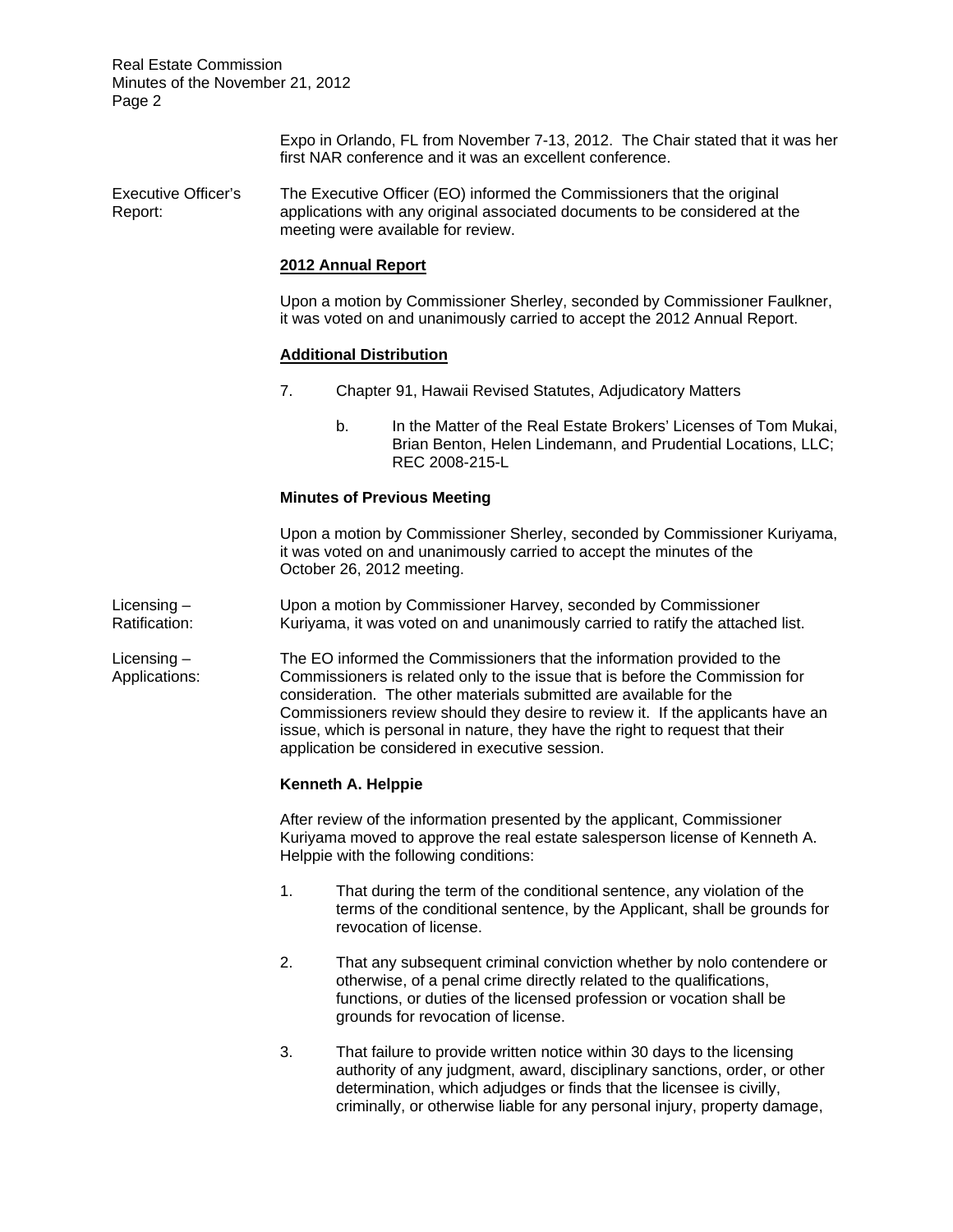or loss caused by the licensee's conduct in the practice of the licensee's profession or vocation shall be grounds for revocation.

- 4. That the Applicant shall at all times be associated with and under the direct supervision of a principal broker or one or more brokers in charge, for all real estate transactions.
- 5. That the Applicant shall inform the principal broker or sole proprietor real estate broker (including a broker-in-charge of a real estate branch office) with whom the Applicant associates that such a conditional real estate salesperson license has been granted and the terms of the conditional license.
- 6. That **any** change of association and/or employment by Applicant to another real estate broker shall be submitted in writing to the Commission with the new broker, principal broker or sole proprietor, and if applicable the broker-in-charge, acknowledging the terms of the Applicant's conditional license within ten (10) days of the change.
- 7. And that the release of the Applicant from the conditional sentence shall not imply any changes upon the conditions of the license.
- 8. Upon successful completion of the conditional sentence, the Applicant must submit a written request to the Commission if the Applicant desires to have the conditions removed.

Commissioner Harvey seconded the motion. The motion was voted on and unanimously carried.

### **Darren W. Ogden**

After review of the information presented by the applicant, Commissioner Kuriyama moved to approve the real estate salesperson license of Darren W. Ogden. Commissioner Harvey seconded the motion. The motion was voted on and unanimously carried.

### **Michael L. Parker**

After review of the information presented by the applicant, Commissioner Harvey moved to approve the real estate salesperson license of Michael L. Parker. Commissioner Cobb seconded the motion. The motion was voted on and unanimously carried.

Chapter 91, HRS, The Chair called for a recess from the meeting at 9:17 a.m., to discuss and Adjudicatory deliberate on the following adjudicatory matters, pursuant to Chapter 91, HRS: Matters:

#### **In the Matter of the Real Estate Brokers' Licenses of Daniel S. Kaneshiro and Real Estate Source, LLC; REC 2011-15-L**

Upon a motion by Commissioner Kuriyama, seconded by Commissioner Sherley, it was voted on and unanimously carried to accept the settlement agreement.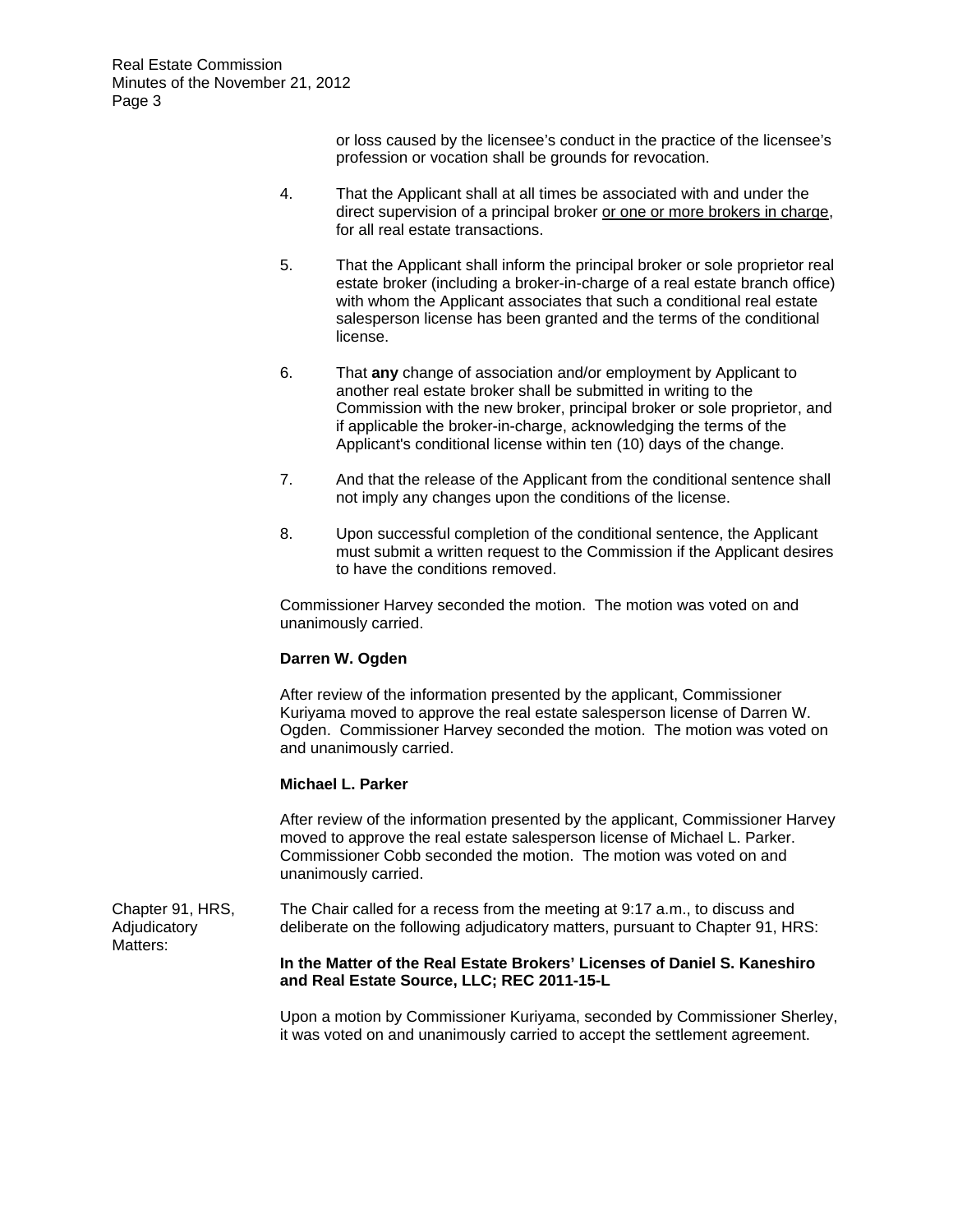|                      | In the Matter of the Real Estate Brokers' Licenses of Tom Mukai, Brian<br>Benton, Helen Lindemann and Prudential Locations, LLC; REC 2008-215-L                                                                                                                                                                                       |
|----------------------|---------------------------------------------------------------------------------------------------------------------------------------------------------------------------------------------------------------------------------------------------------------------------------------------------------------------------------------|
|                      | The Chair and Commissioner Wada recused themselves due to a conflict of<br>interest.                                                                                                                                                                                                                                                  |
|                      | Upon a motion by Commissioner Arakaki, seconded by Commissioner Sherley, it<br>was voted on and unanimously carried to issue a Real Estate Commission's<br>Order Granting in Part and Denying in Part Motion for Summary Judgment Dated<br>October 19, 2010, and Remanding the Portion of the Case Regarding Lindemann<br>and Benton. |
|                      | Following the Commission's review, deliberation, and decisions in these matters,<br>pursuant to Chapter 91, HRS, the Vice Chair announced that the Commission<br>was reconvening its scheduled meeting at 10:12 a.m.                                                                                                                  |
| <b>Next Meeting:</b> | Friday, December 21, 2012<br>9:00 a.m.<br>Queen Liliuokalani Conference Room<br>King Kalakaua Building<br>335 Merchant Street, First Floor<br>Honolulu, Hawaii                                                                                                                                                                        |
| Adjournment:         | With no further business to discuss, the Chair adjourned the meeting at<br>10:12 a.m.                                                                                                                                                                                                                                                 |

Reviewed and approved by:

\_\_\_\_\_\_\_\_\_\_\_\_\_\_\_\_\_\_\_\_\_\_\_\_\_\_\_

\_\_\_\_\_\_\_\_\_\_\_\_\_\_\_\_\_\_\_\_\_\_\_\_\_\_\_

/s/ Miles I. Ino

Miles I. Ino Executive Officer

December 10, 2012

Date

[ X ] Approved as circulated.

[  $\frac{1}{2}$  Approved with corrections; see minutes of \_\_\_\_\_\_\_\_\_\_\_\_\_\_\_\_\_\_\_ meeting.

MII:lm 121204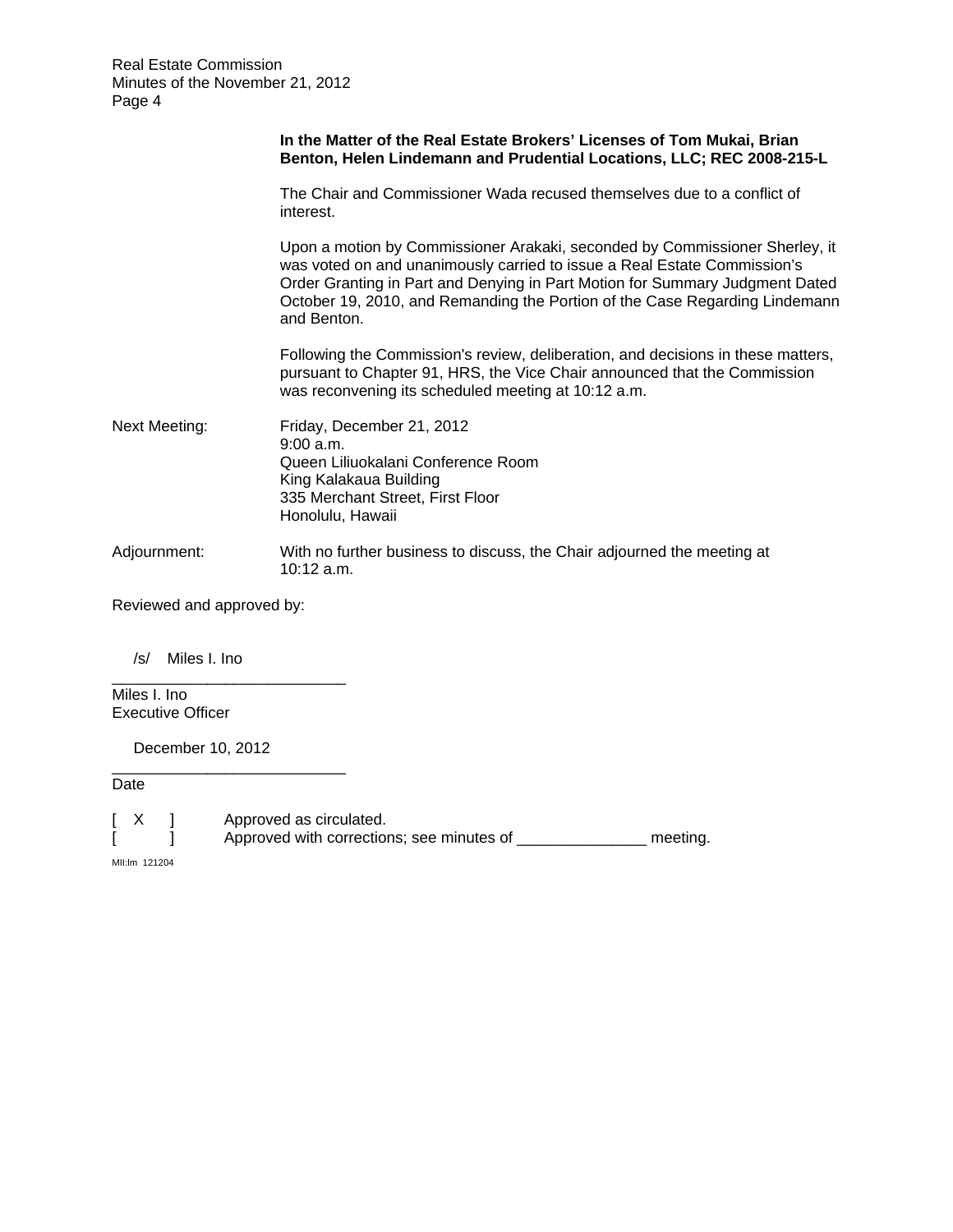# APPROVED APPLICATIONS FOR REAL ESTATE REAL ESTATE COMMISSION MEETING ON NOVEMBER 21, 2012

| <b>Brokers - Limited Liability Companies and Partnerships</b><br>Honolulu Land Company, LLC | <b>Effective Date</b><br>10/19/2012 |
|---------------------------------------------------------------------------------------------|-------------------------------------|
| John Ohama, PB                                                                              |                                     |
| Maui Real Estate Advisors, LLC                                                              | 10/26/2012                          |
| Kenneth M. Hayo, PB                                                                         |                                     |
| <b>Brokers – Corporations and Partnerships</b>                                              | <b>Effective Date</b>               |
| Island Pros, Inc. dba Real Property Management Island Professionals                         | 10/16/2012                          |
| Louis Fishman, PB<br>Maui International Real Estate Services, Inc.                          | 10/19/2012                          |
| Claudia Garcia, PB                                                                          |                                     |
| <b>Cliffs Club Interval Owners Association</b>                                              | 10/26/2012                          |
| William K. Malish, PB                                                                       |                                     |
|                                                                                             |                                     |
| <b>Trade Name</b>                                                                           | <b>Effective Date</b>               |
| Charles S. Portwood, III dba Honolulu Paradise Realty                                       | 10/09/2012                          |
|                                                                                             |                                     |
| <b>Educational Equivalency Certificate</b>                                                  | <b>Expiration Date</b>              |
| Jessica K. Jones                                                                            | 10/18/2014                          |
| <b>Tamara Elizabeth Surtees</b>                                                             | 10/18/2014                          |
| Carol Leigh Parobek                                                                         | 10/18/2014                          |
| Louis John Puhek                                                                            | 10/24/2014                          |
| Martha Sonia Rodriguez                                                                      | 10/29/2014                          |
| Earl Bernaldes                                                                              | 10/30/2014                          |
| Lauren Sharon                                                                               | 11/02/2014                          |
| <b>Equivalency to Uniform Section of Examination Certificate</b>                            | <b>Expiration Date</b>              |
| Jessica K. Jones                                                                            | 10/18/2014                          |
| Carol Leigh Parobek                                                                         | 10/18/2014                          |
| Louis John Puhek                                                                            | 10/24/2014                          |
| Martha Sonia Rodriguez                                                                      | 10/29/2014                          |
| <b>Earl Bernaldes</b>                                                                       | 10/30/2014                          |
| Real Estate Broker Experience Certificate                                                   | <b>Expiration Date</b>              |
| Jessica K. Jones                                                                            | 10/18/2014                          |
| Barinna Poon                                                                                | 10/18/2014                          |
| Jay Kamalei Elicker                                                                         | 10/18/2014                          |
| Jennifer Helena Tempchin                                                                    | 10/18/2014                          |
| Rebecca Genevieve Hanna                                                                     | 10/24/2014                          |
| <b>Richard Albert Littlefield</b>                                                           | 10/24/2014                          |
| Maile Joe-Rice Masada                                                                       | 10/24/2014                          |
| Lynette Marie Williams Pendergast                                                           | 10/24/2014                          |
| Louis John Puhek                                                                            | 10/24/2014                          |
| Nancy Bulosan-Marvin                                                                        | 10/24/2014                          |
| John David Lyle                                                                             | 10/25/2014                          |
| <b>Caroline Margaret Miller</b>                                                             | 10/25/2014                          |
| Martha Sonia Rodriguez                                                                      | 10/29/2014                          |